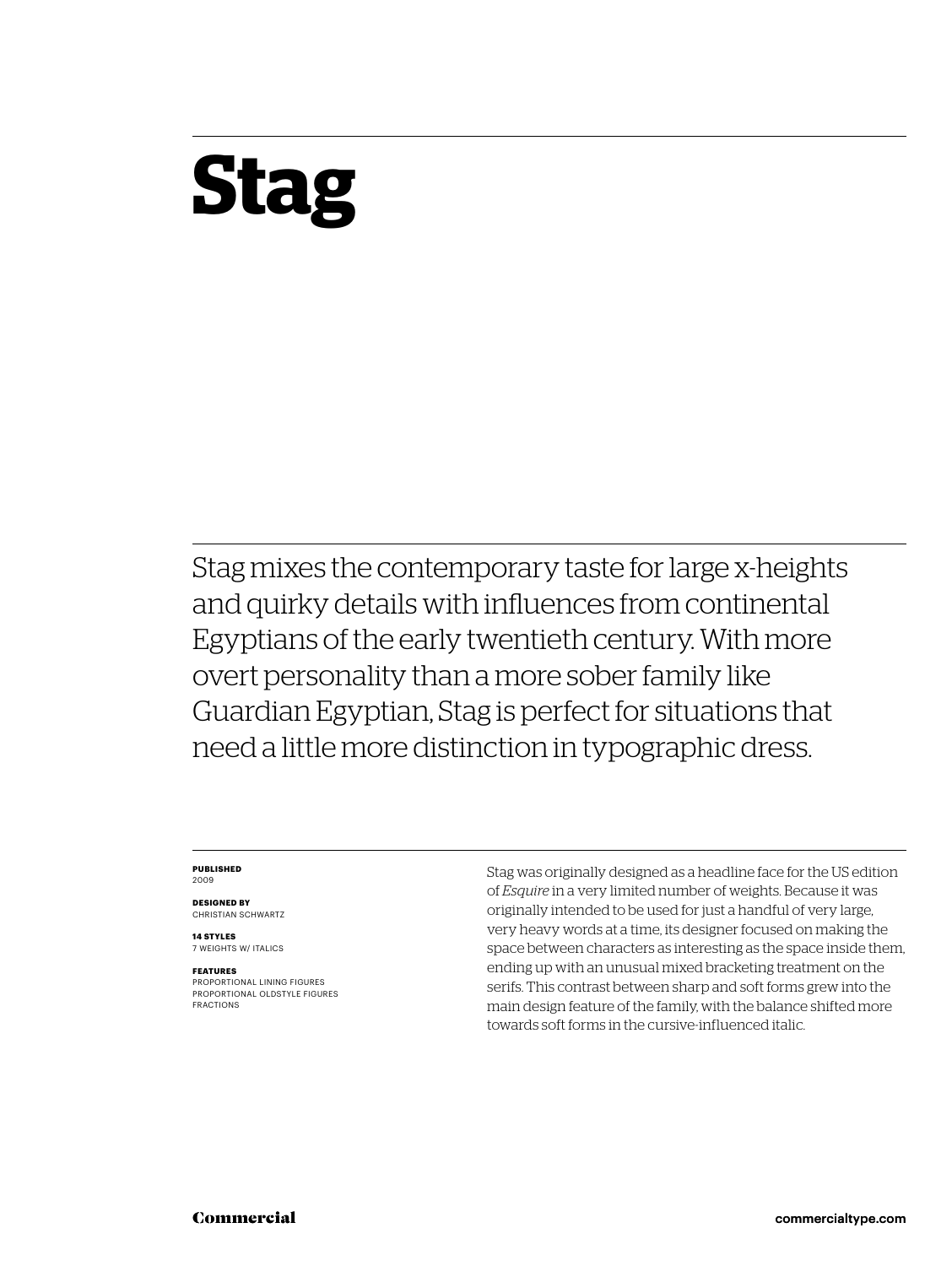Stag Thin *Stag Thin Italic* Stag Light *Stag Light Italic* Stag Book *Stag Book Italic* Stag Medium *Stag Medium Italic* **Stag Semibold** *Stag Semibold Italic* **Stag Bold** *Stag Bold Italic* Stag Black *Stag Black Italic*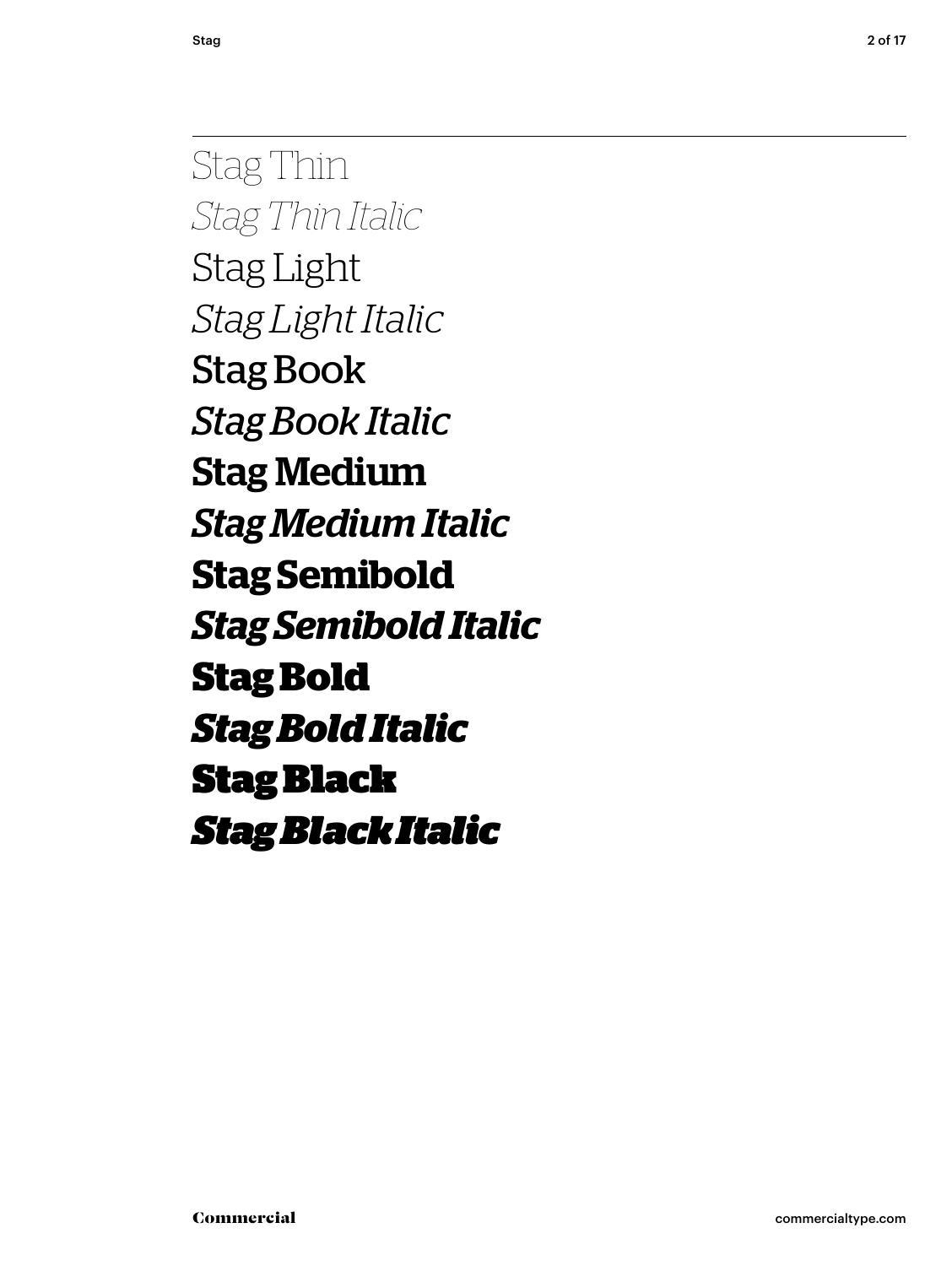STAG THIN, 70 PT

*LANCASHIRE Demonstration*

STAG THIN ITALIC, 70 PT

## YAMANASHI Aitzineuskara

STAG LIGHT, 70 PT

# *OBLIGATORY Schrift gießerei*

STAG LIGHT ITALIC, 70 PT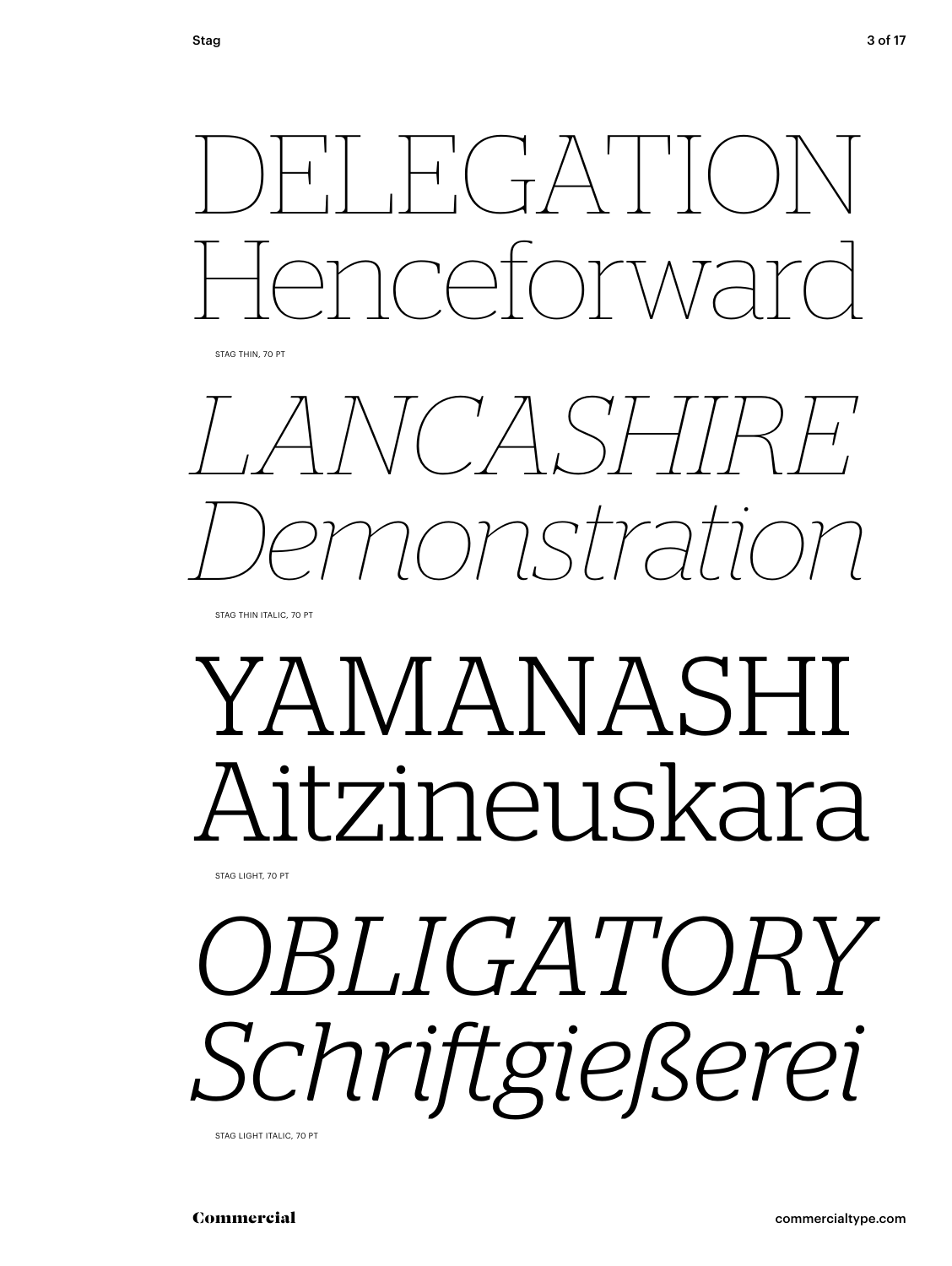## PARAGRAPH Biochemistry

STAG BOOK, 70 PT

# *PĂSTORILOR Mathematical*

STAG BOOK ITALIC, 70 PT

# THURSDAYS Puskacsövek

STAG MEDIUM, 70 PT

*FÖRYNGRAD Västerbottens*

STAG MEDIUM ITALIC, 70 PT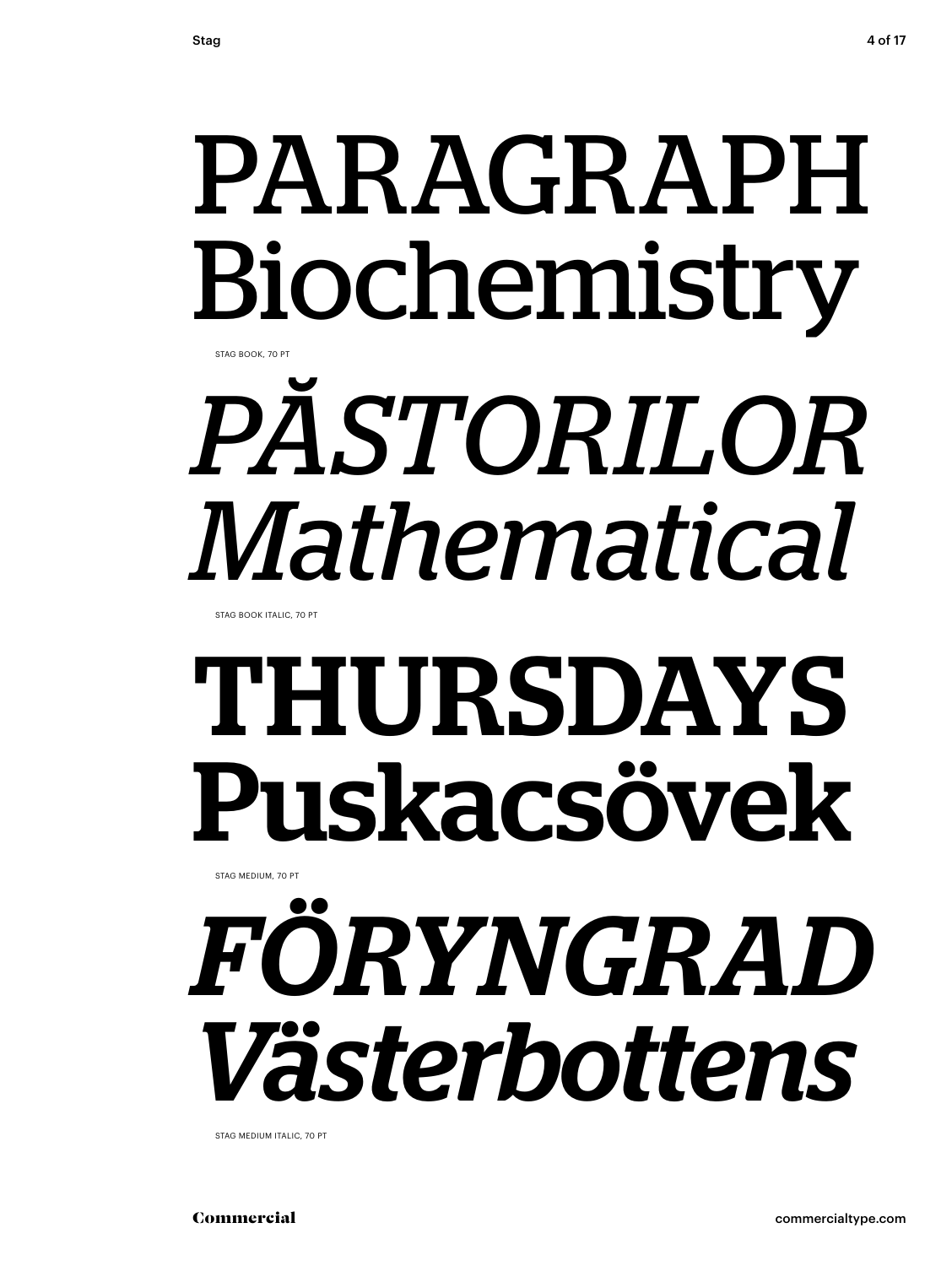## **BIOGRAPHY Phylogenetic** STAG SEMIBOLD, 70 PT

## *UITSPREIDT Broadcasting*

STAG SEMIBOLD ITALIC, 70 PT

## **HRVATSKIH Observation**

STAG BOLD, 70 PT



STAG BOLD ITALIC, 70 PT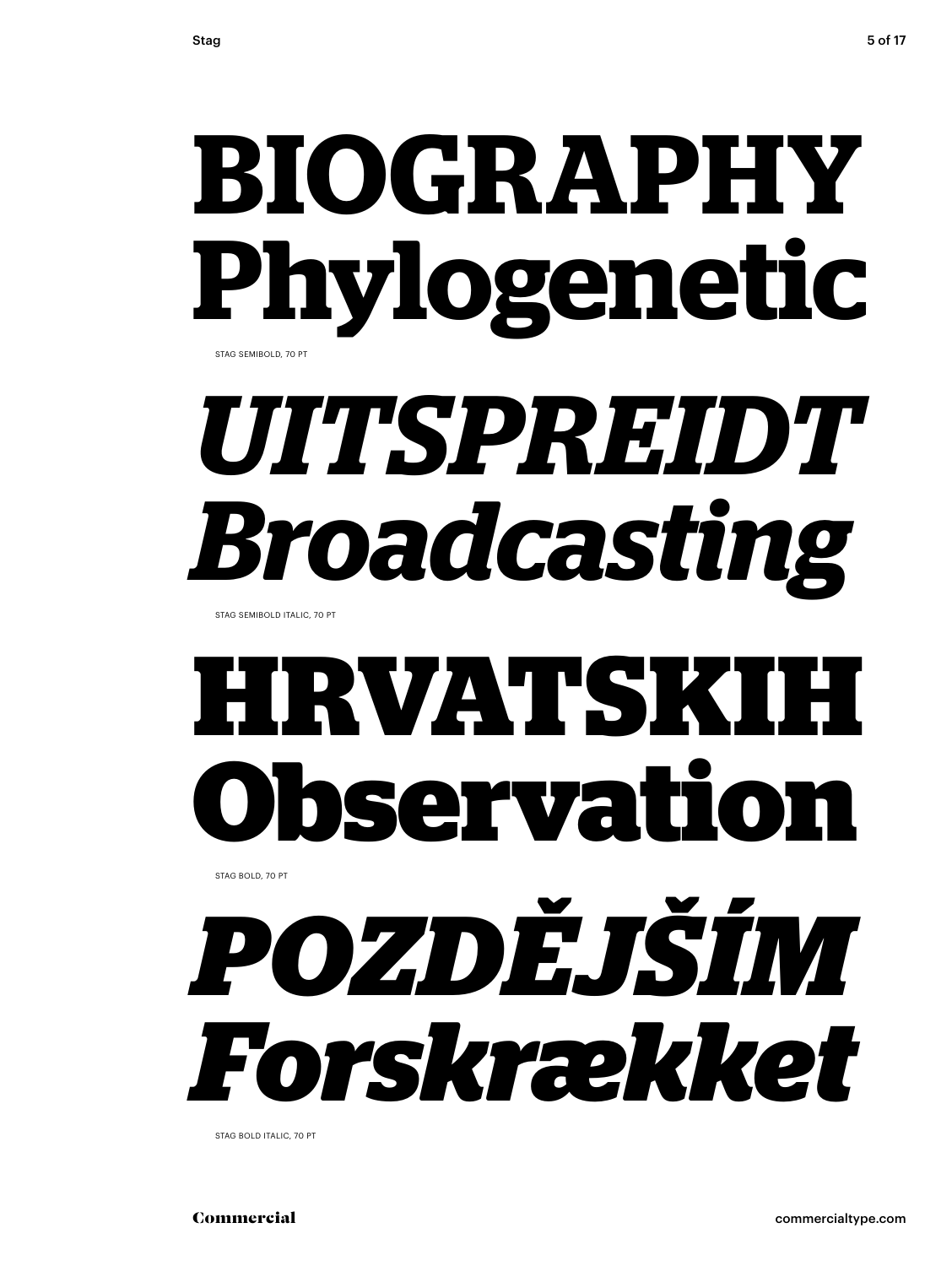

STAG BLACK, 70 PT



STAG BLACK ITALIC, 70 PT

## ENDEZALANI Ivelia

STAG BLACK, 70 PT



STAG BLACK ITALIC, 70 PT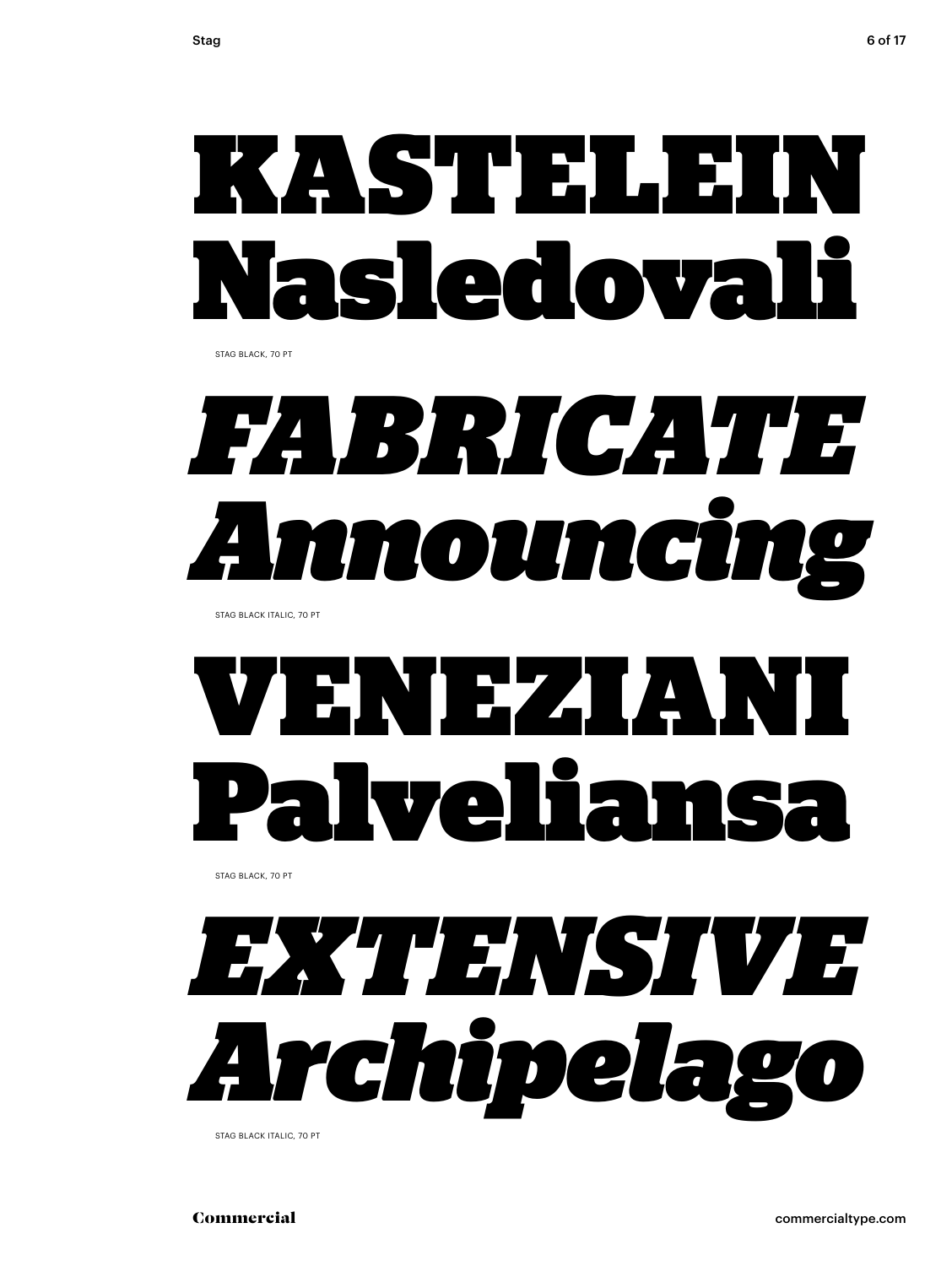Of the 180,174 households TH CITY OF BANGKO *An average of 31,875.69 km²* STAG THIN, THIN ITALIC, 40 PT

Regreso a la democracia ÁGUA E SANEAMENTO *Convention of Kanagawa* STAG LIGHT, LIGHT ITALIC, 40 PT

### Biological anthropology PIERROT LE FOU (1965) *The History of Breukelen*

STAG BOOK, BOOK ITALIC, 40 PT

### 68.4% of the population RELAÇÕES EXTERNAS *Nyelvjárási különbségek*

STAG MEDIUM, MEDIUM ITALIC, 40 PT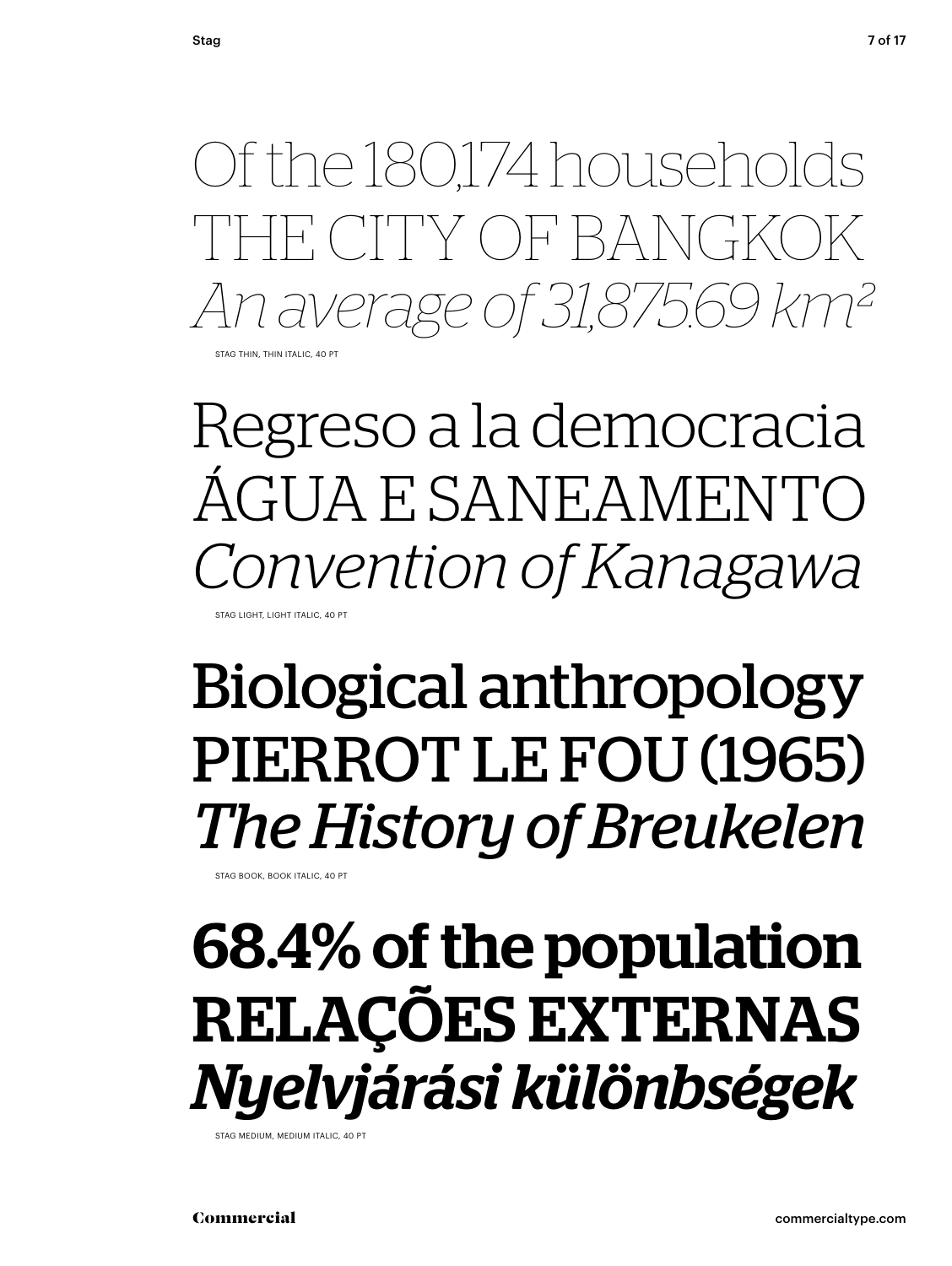### **Cultural Anthropology ESTIMATED GROWTH** *Austfi rðingafj órðungur*

STAG SEMIBOLD, SEMIBOLD ITALIC, 40 PT

### **Redevelopment plans NATURAL SCIENTIST** *St-Rambert-l'Île-Barbe*

STAG BOLD, BOLD ITALIC, 40 PT

### Histoire(s) du cinéma DUCATION CENTE **National government**

STAG BLACK, 40 PT

### *Originally founded in MODERN TRANSFER Fuentes de referencia*

STAG BLACK ITALIC, 40 PT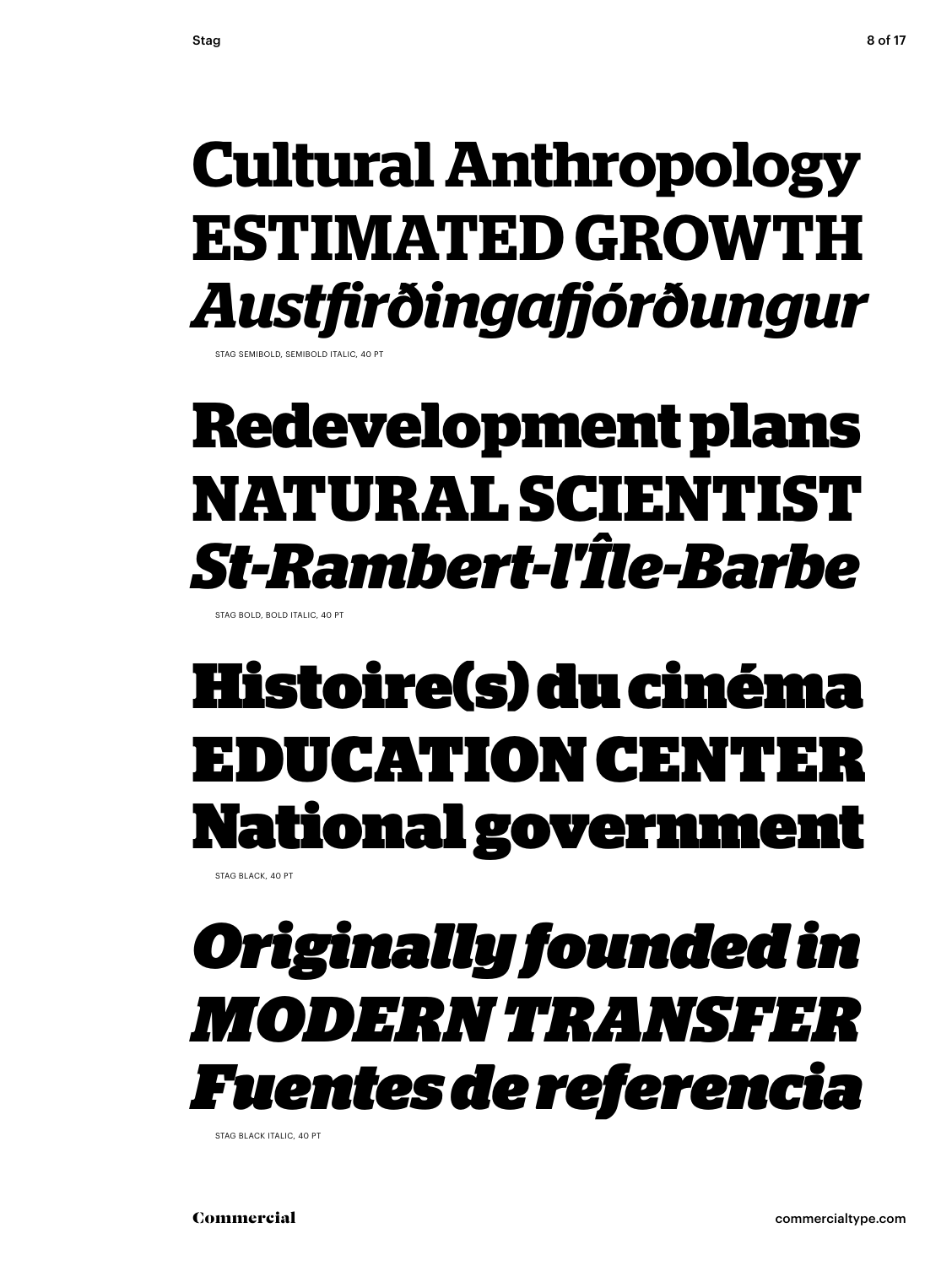IL FIORENTINO TRECENTESCO, COME Between 1962 and 1963 London became *EERSTE STADHOUDERLOZE TIJDPERK The international organizations in Antwerp*

STAG THIN, THIN ITALIC, 24 PT

GULDBORGSUND, LEJRE & HOLBÆK Together with its suburbs and satellites *KARL WILHELM GOTTLOB KASTNER A territory of the French colonial empire* STAG LIGHT, LIGHT ITALIC, 24 PT

ANGERS EST UNE VILLE FRANÇAISE The Discreet Charm of the Bourgeoisie *NATIONAL FILM BOARD OF CANADA Later administrative divisions of Iceland*

STAG BOOK, BOOK ITALIC, 24 PT

SEMNIFICATIV PENTRU CRITERIUL República, Estado Novo e democracia *OF 123 FEDERAL REPRESENTATIVES The Dutch lost Breuckelen to the British*

STAG MEDIUM, MEDIUM ITALIC, 24 PT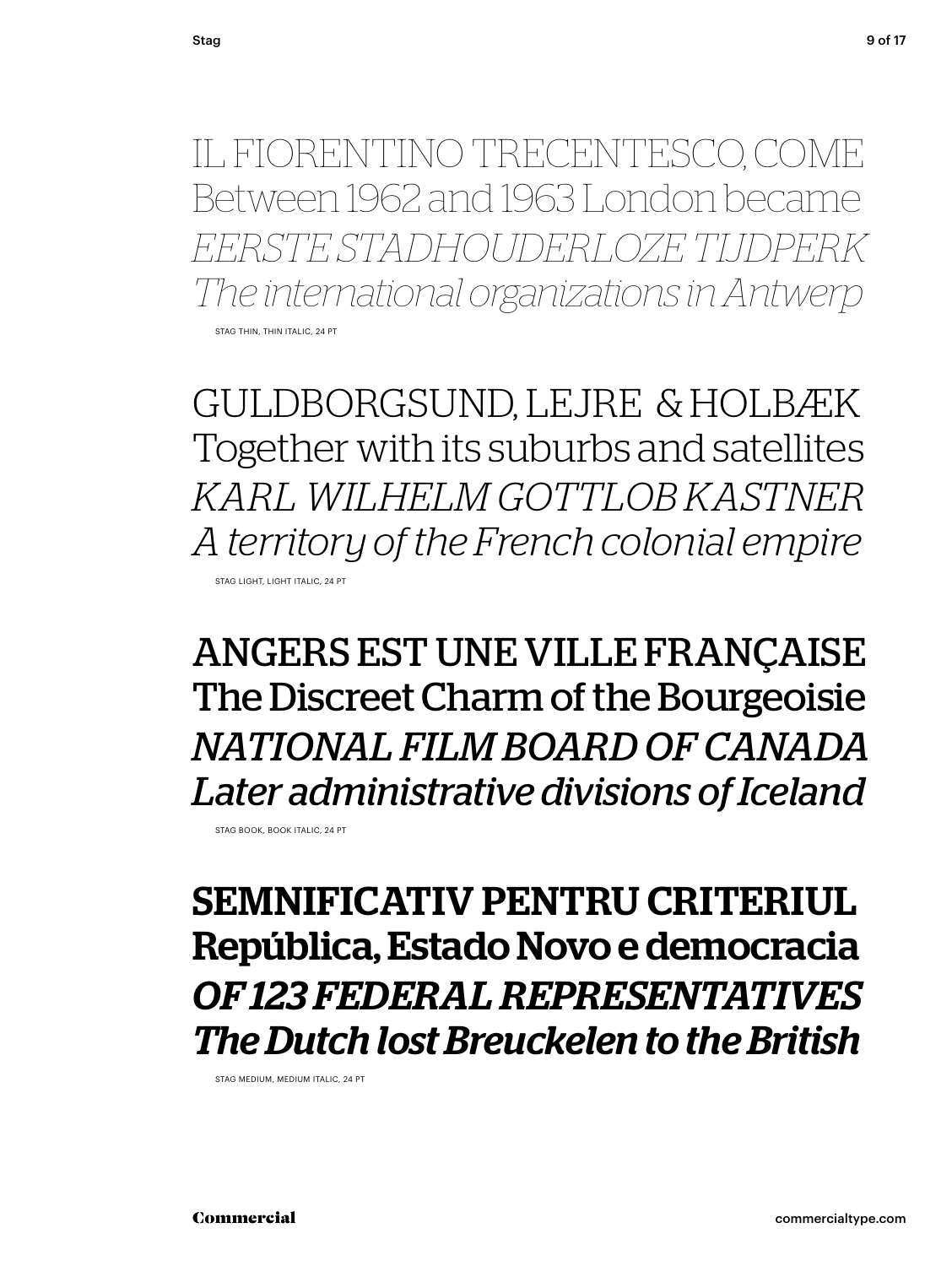**MAGYARORSZÁG FŐ TÁJEGYSÉGEI Euroopan poliittinen tilanne kiristyi** *SVEITARFÉLAGIÐ SKAGAFJÖRÐUR Palladian architecture from 1516–1580*

STAG SEMIROLD, SEMIROLD ITALIC, 24 PT

#### **KONINKRIJK DER NEDERLANDEN Une sitcom ou comédie de situation** *POR SU EXTENSIÓN, 2.780.800 KM² Late modern and contemporary arts*

STAG BOLD, BOLD ITALIC, 24 PT

L'ITALIANO È LINGUA UFFICIALE Wysoczyzna Wysokomazowiecka LOIRE-ATLANTIQUE, MORBIHAN Erster Schrift gießer war Johannes

STAG BLACK, 24 PT

*SVALBARÐASTRANDAHREPPUR Since consolidation with New York IN 1852, THE ROYAL COMMISSION The last half of the 8th century was*

STAG BLACK ITALIC, 24 PT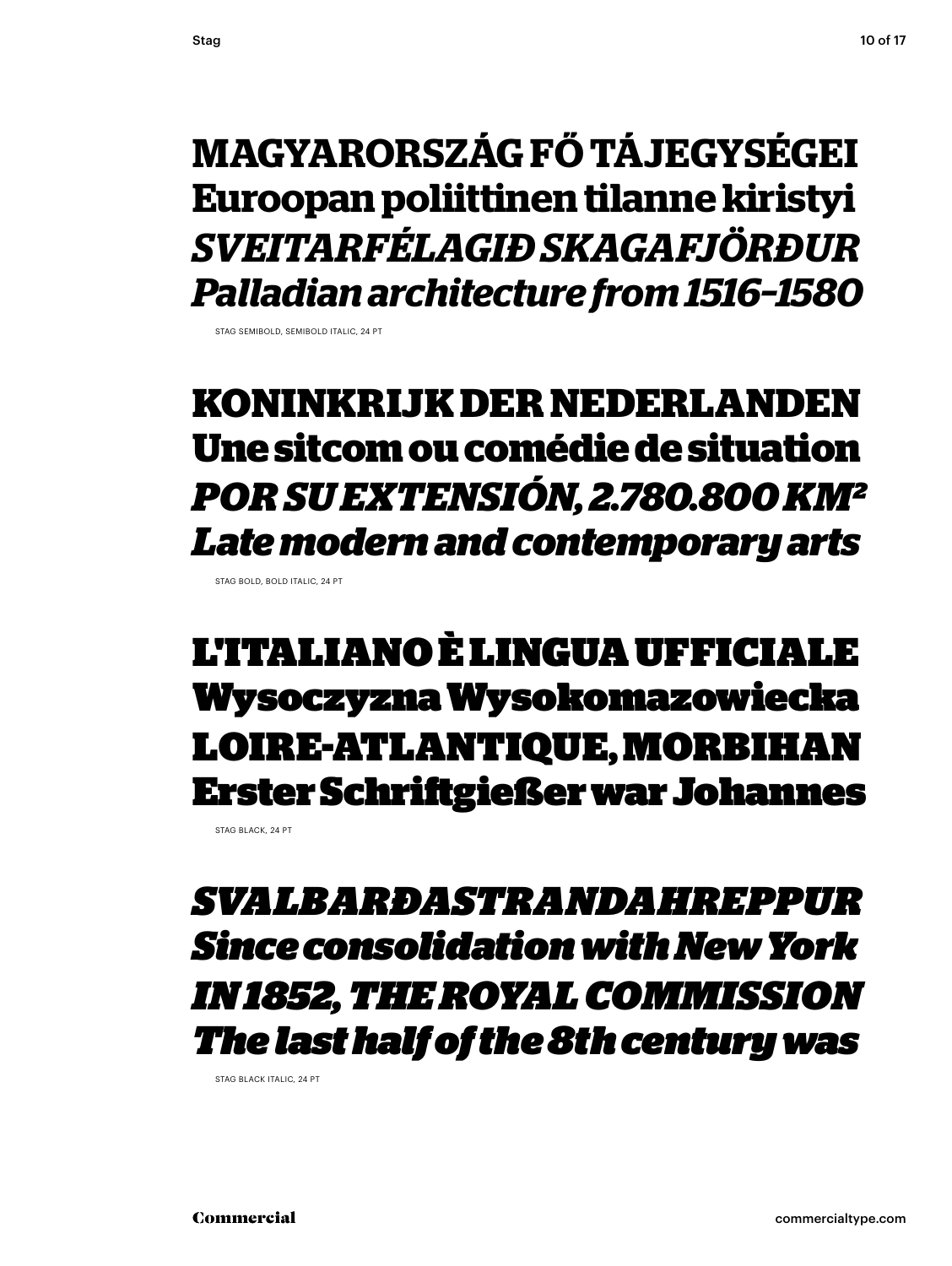HET HUIDIGE NEDERLAND BESTAAT PAS SINDS 1830 A soprano is the highest of the standard four voice range *Greater numbers of small islands are found in the southwest* STAG THIN, THIN ITALIC, 18 PT

GRINDAVÍKURBÆR, SEYÐISFJÖRÐUR, KÓPAVOGUR Local government and external territories of Armenia *Matamata is also the home of various media outlets and* STAG LIGHT, LIGHT ITALIC, 18 PT

L'ITALIANO È INOLTRE DIFFUSO IN ALCUNE AREE Per al físic no existeix el concepte mentre no es brindi *Manchester is represented by three tiers of government*

STAG BOOK, BOOK ITALIC, 18 PT

THE SENSE OF CONSTRUCTING SITUATIONS IS TO László Moholy-Nagy replaced Johannes Itten in 1923 *Soll den Typen eine besondere Härte verliehen werden*  STAG MEDIUM, MEDIUM ITALIC, 18 PT

**ANCIEN PORT AVEC FORTE ACTIVITÉ FLUVIALE It is the wealthiest region in Portugal and it is above** *Elle est le centre d'une communauté d'agglomération*

STAG SEMIBOLD, SEMIBOLD ITALIC, 18 PT

#### **NE MOGU DA NE SPOMENEM KAKO JE POSTALA Finland currently numbers 5,350,856 inhabitants** *During the time of Augustus the Romans built eight*

STAG BOLD, BOLD ITALIC, 18 PT

DUTCH COLONIAL ARCHITECTURE, 1605 – 1674 The second official language is Swedish, spoken *Di fatto l'italiano è stato lingua di uso quotidiano*

STAG BLACK, BLACK ITALIC, 18 PT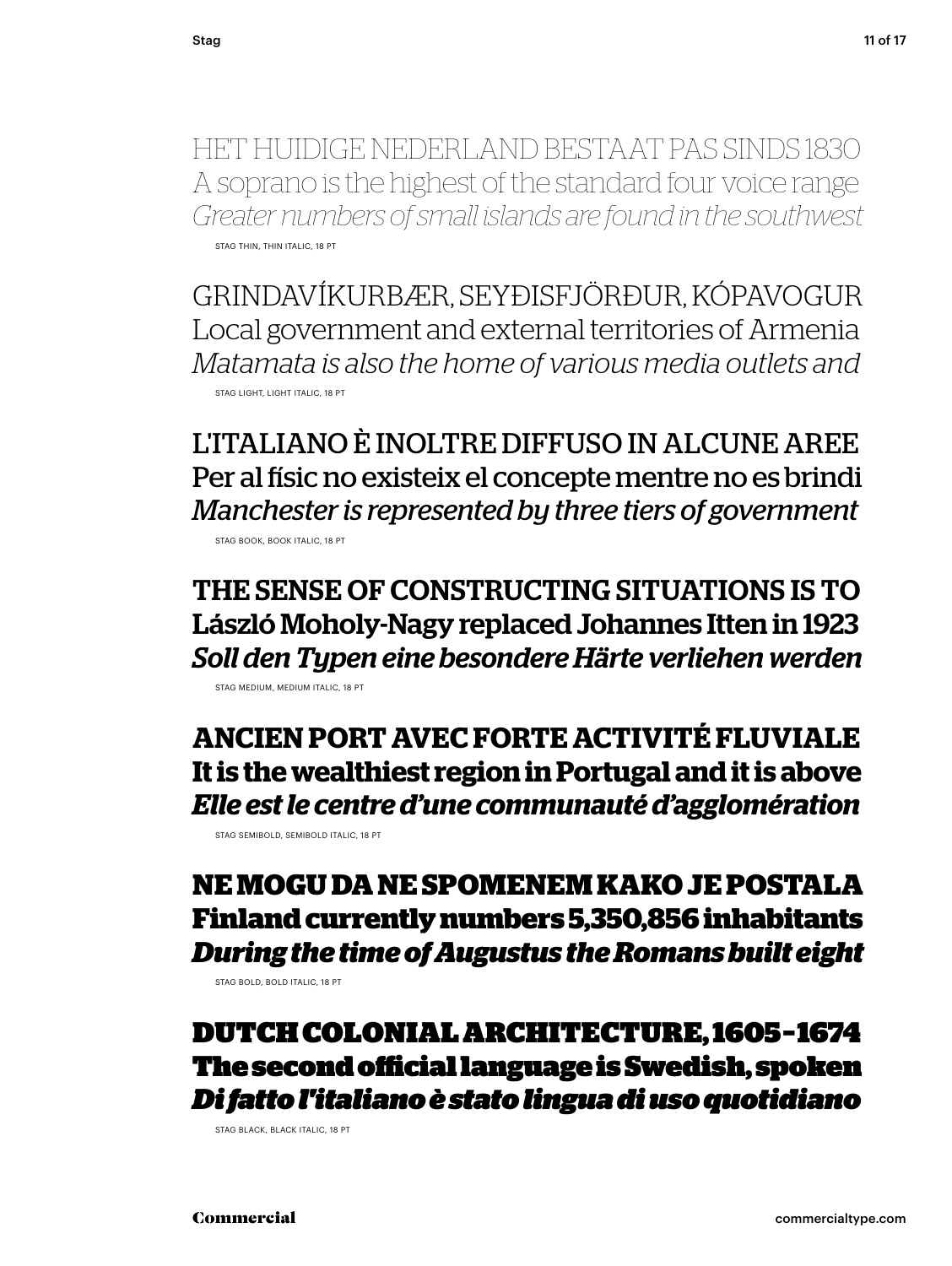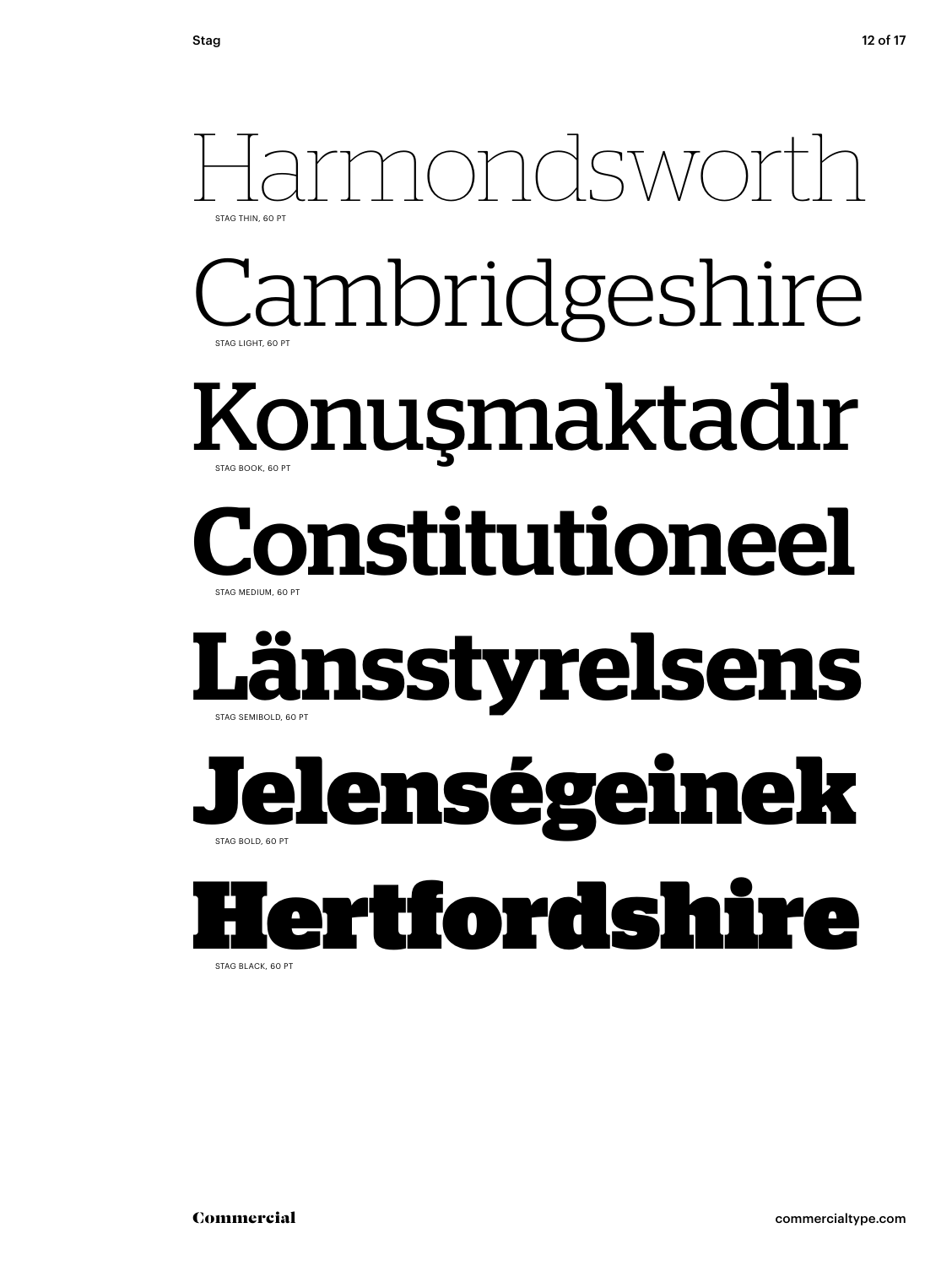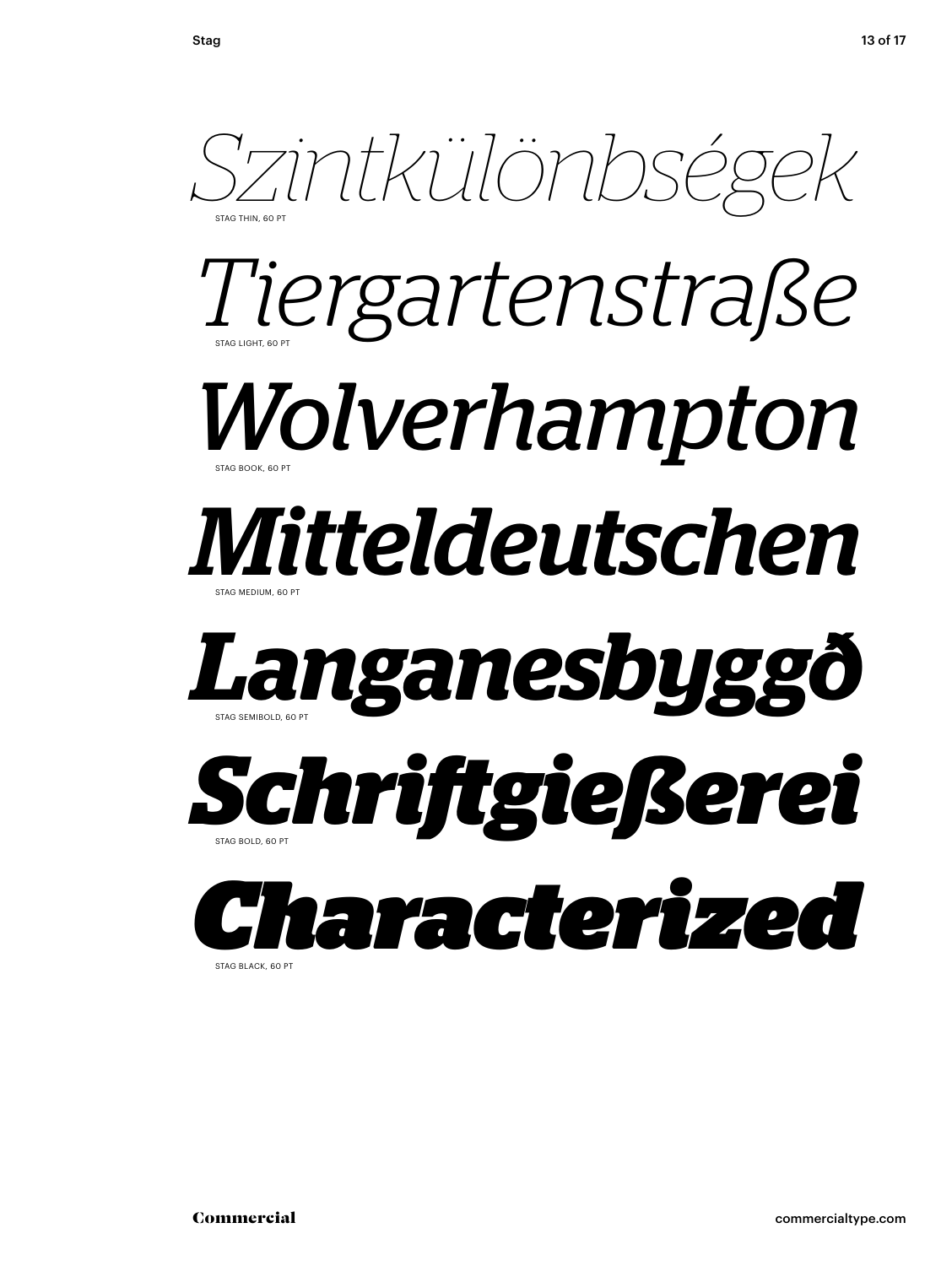| UPPERCASE                                             | ABCDEFGHIJKLMNOPQRSTUVWXYZ                                                                                                    |  |  |
|-------------------------------------------------------|-------------------------------------------------------------------------------------------------------------------------------|--|--|
| LOWERCASE                                             | abcdefghijklmnopqrstuvwxyz                                                                                                    |  |  |
| SMALL CAPITALS                                        | ABCDEFGHIJKLMNOPQRSTUVWXYZ                                                                                                    |  |  |
| STANDARD PUNCTUATION                                  | i!¿?.,:;---()[]{}/ \&@""'',,,«»<> \$•¶†‡©®™                                                                                   |  |  |
| ALL-CAP PUNCTUATION                                   | $---@.$ ¶†‡                                                                                                                   |  |  |
| LIGATURES                                             | fb fh fi fi fí fi fi fi fi fi fk fl ft                                                                                        |  |  |
|                                                       | If ffi ffl ffb ffh ffj ffk fft ffi ffi ffi ffi ffj ffi                                                                        |  |  |
| PROPORTIONAL LINING<br>default figures                | \$£€¥1234567890¢f %‰ <sup>ao</sup> #°<+=-×÷>                                                                                  |  |  |
| <b>TABULAR LINING</b><br>all weights but Thin & Black | \$£€¥1234567890¢%‰<+=-×÷>                                                                                                     |  |  |
| PREBUILT FRACTIONS                                    | $\frac{1}{2}$ $\frac{1}{3}$ $\frac{2}{3}$ $\frac{1}{4}$ $\frac{3}{4}$ $\frac{1}{8}$ $\frac{3}{8}$ $\frac{5}{8}$ $\frac{7}{8}$ |  |  |
| <b>NUMERATORS &amp;</b><br><b>DENOMINATORS</b>        | H0123456789/0123456789                                                                                                        |  |  |
| <b>STYLISTIC ALTERNATES</b>                           |                                                                                                                               |  |  |
| <b>ACCENTED UPPERCASE</b>                             | ÁÂÀÄÅÃĂĀAÆÇĆČĈÒĐÉÊÈËĔĔĒĘĞĜĢĠĦĤ<br>ÍÎÌÏİĪĮĴĶŁĹĽĻÑŃŇŅÓÔÒÖÖŐŌØŒŔŘŖŠŚŞŜŞ<br>ÞŤŢÚÛÙÜŬŰŨŪŲŮÝŸŽŹŻ                                    |  |  |
| <b>TITLING ALTERNATES</b><br>lower accents            | ÁÂÀÄÅÃĂĀĊČĈĊĎÉÊÈËĔĒĞĜĠĤÍÎÌĬĪĴĹ<br>ÑŃŇÓÔÒÖÕŐŌŔŘŠŚŜŤŬÛÙŬŬŰŨŮŶŸŽŹŻ                                                               |  |  |
| ACCENTED LOWERCASE                                    | áâàäåããāaæçćčĉċďđðéêèëěėēęğĝģġħĥ<br>ıíîìïiiijjkłlllñńňnóôòöõőōøœŕřŗßšśşŝş                                                     |  |  |

þťţúûùüŭűūųůýÿžźż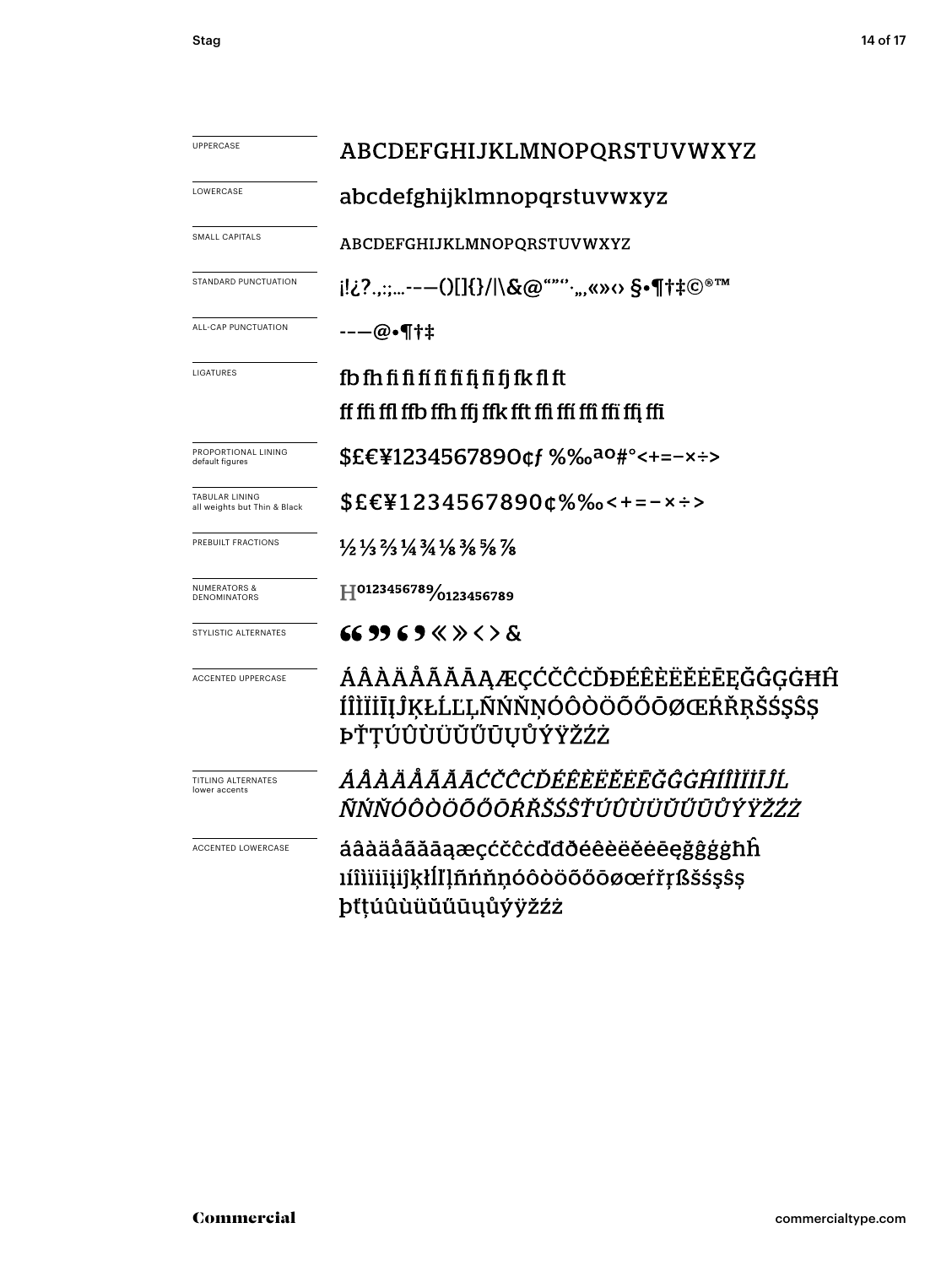| UPPERCASE                                      | <i>ABCDEFGHIJKLMNOPQRSTUVWXYZ</i>                                                                                                                        |  |  |
|------------------------------------------------|----------------------------------------------------------------------------------------------------------------------------------------------------------|--|--|
| LOWERCASE                                      | abcdefghijklmnopqrstuvwxyz                                                                                                                               |  |  |
| SMALL CAPITALS                                 | ABCDEFGHIJKLMNOPQRSTUVWXYZ                                                                                                                               |  |  |
| STANDARD PUNCTUATION                           | $i!i$ ?.,:;---()[]{}/ \&@""'`;,,«» $\circ$ §•¶t# $\mathbb{O}^{\circ m}$                                                                                  |  |  |
| ALL-CAP PUNCTUATION                            | --—@•¶†‡                                                                                                                                                 |  |  |
| LIGATURES                                      | fb fh fi fi fí fi fi fi fi fk fl ft                                                                                                                      |  |  |
|                                                | ff ffi ffl ffb ffh ffi ffk fft ffi ffi ffi ffi ffi ffi                                                                                                   |  |  |
| PROPORTIONAL LINING<br>default figures         | $$EEY1234567890$ ¢f %‰ <sup>a0#°</sup> <+=-x÷>                                                                                                           |  |  |
| TABULAR LINING<br>all weights but Thin & Black | $$EEY12345678900\%%$ $\leftarrow$ --x ÷>                                                                                                                 |  |  |
| PREBUILT FRACTIONS                             | $\frac{1}{2}$ $\frac{1}{3}$ $\frac{2}{3}$ $\frac{1}{4}$ $\frac{3}{4}$ $\frac{1}{8}$ $\frac{3}{8}$ $\frac{5}{8}$ $\frac{7}{8}$                            |  |  |
| <b>NUMERATORS &amp;</b><br>DENOMINATORS        | H0123456789/0123456789                                                                                                                                   |  |  |
| STYLISTIC ALTERNATES                           | Rafgyz & ŔŘŖ áâàäåãăāąǧĝģģýÿžźż fb fh fi fi<br>fí fi fi fi fi fi fi fk fl ft ff ffi ffl ffb ffh ffj ffk fft ffi ffi ffi ffi ffi ffi<br>66 99 6 9 « » < > |  |  |
| <b>ACCENTED UPPERCASE</b>                      | ÁÂÀÄĂĂĂĂĄÆÇĆČĈĊĎĐÉÊÈËĔĒĒĞĜĢĠĦĤ<br>ÍÎÌÏİĪĮĴĶŁĹĽĻÑŃŇŅÓÔÒÖÕŐŌØŒŔŘŖŠŚŞŜŞ<br><i>ĿŤŢÚÛÙÜŬŰŨŲŮÝŸŽŹŻ</i>                                                         |  |  |
| TITLING ALTERNATES<br>lower accents            | ÁÂÀÄÅÃĂĀCČĈÒÉÊÈËĔĔĒĞĜĠĤÍÎÌĬĬĬĹ<br>ÑŃŇÓÔÒÖÕŐŌŔŘŠŚŜŤÚÛÙÜŬŰŪŮÝŸŽŹŻ                                                                                          |  |  |
| <b>ACCENTED LOWERCASE</b>                      | áâàäåããāąæçćčĉċďdðéêèëĕēęğĝģġħĥ<br>ıíîìïiiįiĵķłĺľļñńňṇóôòöõőōøœŕřṛßšśşŝş<br><i>þťţúûùüŭűūųůýÿžźż</i>                                                     |  |  |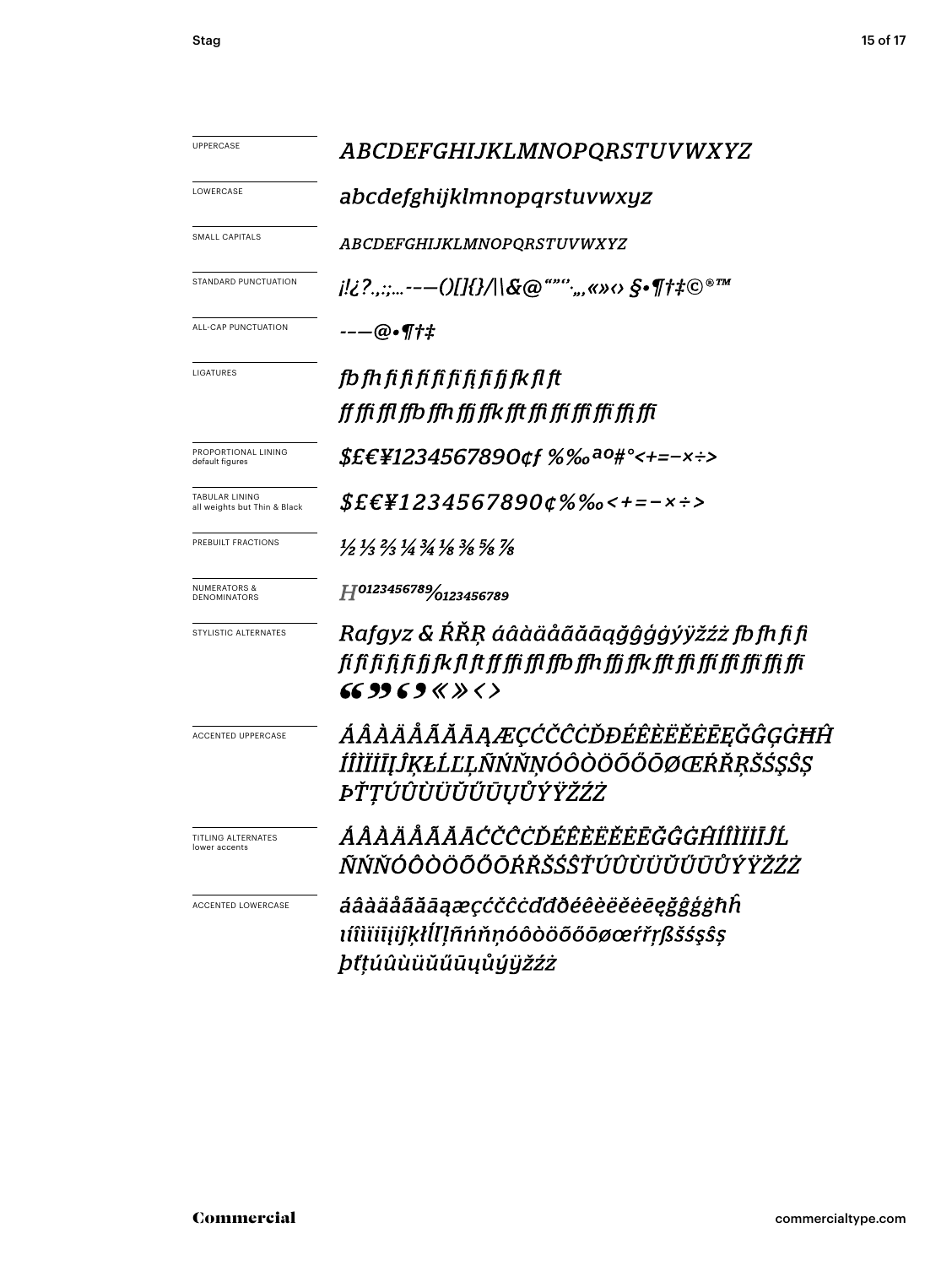| <b>OPENTYPE FEATURES</b><br><b>FAMILY WIDE</b>        | <b>DEACTIVATED</b>                                             | <b>ACTIVATED</b>                                               |
|-------------------------------------------------------|----------------------------------------------------------------|----------------------------------------------------------------|
| ALL CAPS                                              | Fish & 'Chips' for £24.65?                                     | FISH & 'CHIPS' FOR £24.65?                                     |
| PROPORTIONAL LINING<br>default figures                | Sale price:<br>\$3,460 €1,895<br>\$7,031 £9,215<br>Originally: | \$3,460 €1,895<br>Sale price:<br>\$7,031 £9,215<br>Originally: |
| <b>TABULAR LINING</b><br>all weights but Thin & Black | \$3,460 €1,895<br>Sale price:<br>\$7,031 £9,215<br>Originally: | \$3,460 €1,895<br>Sale price:<br>\$7,031 £9,215<br>Originally: |
| <b>FRACTIONS</b>                                      | 217/262410/18460/920                                           | 217/2624 10/18 460/920                                         |
| <b>DENOMINATOR</b><br>for making arbitrary fractions  | 0123456789 0123456789                                          | 0123456789 0123456789                                          |
| NUMERATOR<br>for making arbitrary fractions           | 0123456789 0123456789                                          | 0123456789 0123456789                                          |
| <b>LANGUAGE FEATURE</b><br>Română (Romanian) s accent | ÎNSUȘI conștiință științifice                                  | ÎNSUȘI conștiință științifice                                  |
| <b>OPENTYPE FEATURES</b><br><b>ROMAN &amp; ITALIC</b> | <b>DEACTIVATED</b>                                             | <b>ACTIVATED</b>                                               |
| <b>TITLING ALTERNATES</b><br>lower UC accents         | MÝRDALSJÖKULL, ÍSLANDS                                         | MÝRDALSJÖKULL, ÍSLANDS                                         |
| <b>OPENTYPE FEATURES</b><br><b>ITALIC ONLY</b>        | <b>DEACTIVATED</b>                                             | <b>ACTIVATED</b>                                               |
| STYLISTIC SET 01<br>R a f g y z & and related         | Reality Grazing Range & Bluffs                                 | <b>Reality Grazing Range &amp; Bluffs</b>                      |
| STYLISTIC ALTERNATES<br>Illustrator/Photoshop         | Reality Grazing Range & Bluffs                                 | Reality Grazing Range & Bluffs                                 |